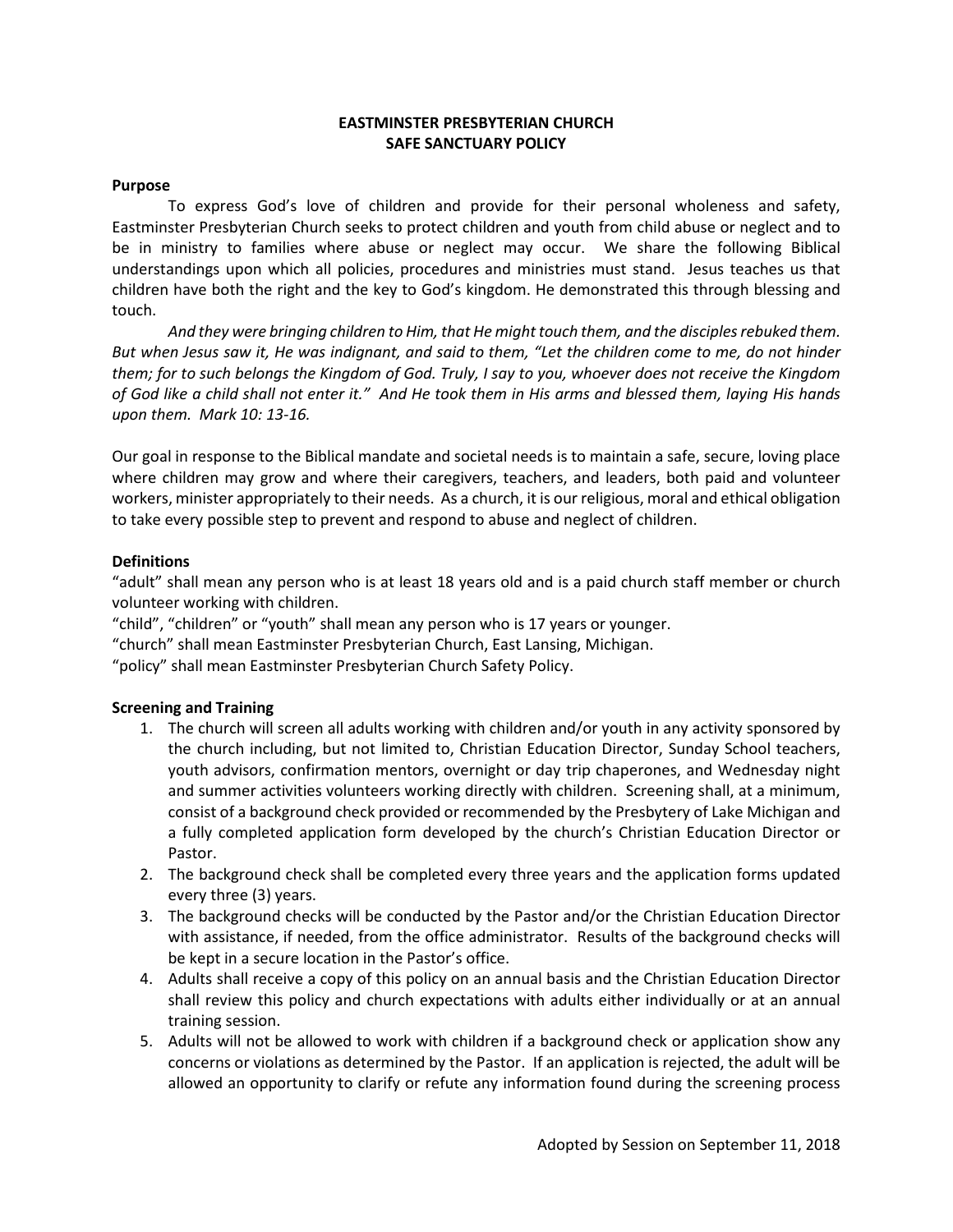but the Pastor will have final authority to determine whether the adult may work with children and/or youth.

6. Confirmed youth may be allowed to volunteer as a Sunday School teacher or assist with church activities if recommended by the Christian Education Director. If approved by Session, the confirmed youth shall follow this policy as if he or she is an adult.

# **Adult Supervision**

- 1. Doors and bathrooms Rooms in the church used for children and youth shall have a door with a window in it or half door. The top half of all half doors shall remain open. Doors without a window or top half shall remain open when in use. When off church grounds for church-sponsored activities or activities, doors to rooms without windows shall remain open. The doors to bathrooms used for children requiring adult supervision shall remain open and an adult shall escort the child requiring adult supervision to the bathroom. Adults may ask another screened adult to escort children who don't require adult supervision back and forth to bathroom.
- 2. Adult Coverage At least two non-related adults should be present at all church activities involving children or youth. Adults should avoid one-on-one meetings with a child or youth when another adult cannot see what is taking place. In the unusual event of a one-on-one meeting, it should not take place behind closed doors. The only exceptions to the above-stated requirements are:
	- a. The adult and child or youth are in a public space (i.e. the Green Room) and other persons are in and out of the area or space during the meeting.
	- b. In a classroom but the door shall remain open.
	- c. Pre-arranged one-on-one interactions between a child and adult conducted in a public place with the prior knowledge of a paid church staff member and the prior consent of the parent of the child or youth.
	- d. An emergency or other immediate situation (i.e.; bathroom breaks, diaper change, a sick child) requiring one adult to be alone with children or youth and another adult has to remove the child from the space.
	- e. Diaper changes which shall be performed by paid church staff members only or an adult with consent of parent or guardian.
	- f. Car-pooling previously approved by the parent or guardian of the child or youth and appropriate permission forms have been completed.
- 3. The Christian Education Director or his or her designee shall make random visits to each classroom during church functions to monitor activities.
- 4. Under no circumstances shall an adult discipline a child or youth by physically striking or verbally abusing (i.e.; name calling, yelling or bullying) the child or youth.
- 5. Children in the nursery shall only be released to designated parent or guardian or individuals identified by parent or guardian as authorized to pick up the child.
- 6. All incidents involving illness or injury of any kind to a child or youth during a church sponsored activity shall be reported to the parent or guardian and also to the Christian Education Director.
- 7. Special youth activities sponsored by the church (i.e.; lock-ins, mission trips) shall be subject to the following guidelines:
	- a. It is recommended that there is a minimum of one adult to five youth.
	- b. Both male and female adults should be present on church sponsored youth activity/trips that include both boys and girls.
	- c. Supervision shall be maintained before and after the activity until all youth are in the custody of their parent or guardian.